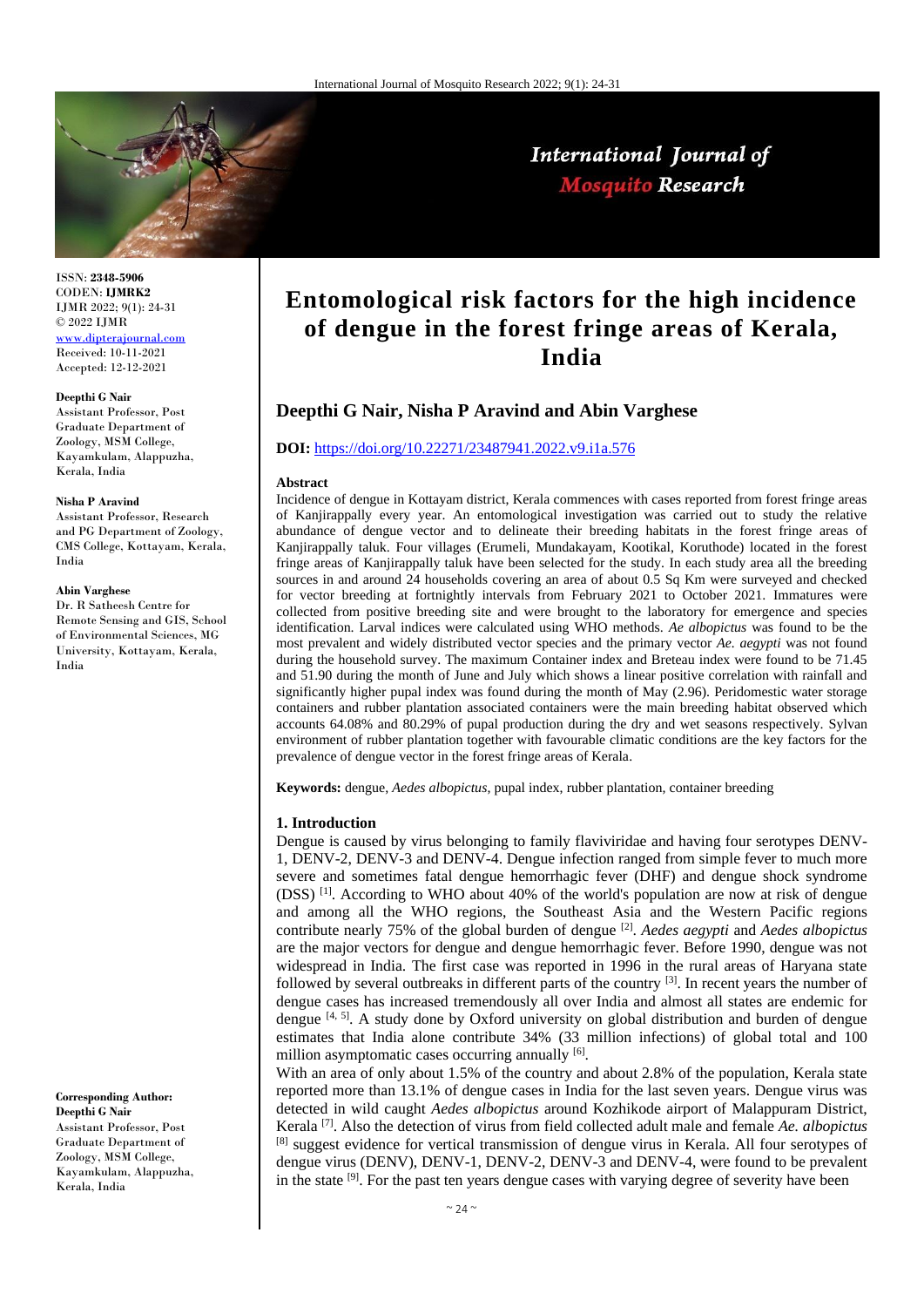reported from Kerala. 62307cases and 334 death reported from 2010 to 2020.Year 2017 witnessed highest number of cases (21993 cases) and death (165 death) (Fig. 1). Number of dengue cases in Kerala exhibit a clear seasonality as it reaches maximum during the southwest monsoon period (May, June and July) followed by north east monsoon season and minimum cases during the dry months of January, February and March. *Ae. albopictus* prodigiously present particularly in the Kerala's sylvan and mountainous Western Ghat ranges effectively transmitting dengue virus even in the insignificant presence of the principal vector, *Ae. Aegypti* [10].

The first case of dengue in Kerala was reported from Kanjirappally taluk, Kottayam district during 1997 and is considered as its epicenter. The taluk is bordered by Western Ghats on its east and has vast forest fringe area which recorded about 82.0% of dengue cases reported from the district. Also incidence of dengue in Kottayam district commences with cases reported from forest fringe areas of Kanjirappally every year. In view of this, the present study is undertaken to study the relative abundance of dengue vector *Ae. albopictus* and to delineate their breeding habitats in the forest fringe areas of Kanjirappally taluk.

# **2. Materials and Methods**

**2.1. Study area:** Four villages (Erumeli, Mundakayam, Kootikal, Koruthode) located in the forest fringe areas of Kanjirappally taluk have been selected based on the incidence of dengue cases. The demographic status and GPS location of the study area are given in table 1. The map showing the study area are shown in Fig. 1. Total area of the taluk constitute 445.6 Km<sup>2</sup> .Crops such as rubber, pineapple, coffee, and coco

are cultivated in this region as either large scale or small scale plantations. Rubber is the major crop which covers 322.7  $Km<sup>2</sup>$ of the total area (fig. 2)

**2.2. Larval survey:** Entomological survey was carried out at fortnightly intervals in the four study villages from February 2021 to October 2021. In each study area all the breeding sources in and around 24 households covering an area of about 0.5 Sq. Km were surveyed and checked for vector breeding. Immatures were collected from positive breeding site and were brought to the laboratory for emergence and species identification.

**2.3. Data analysis:** Container index, Breateau index and pupal index were calculated as recommended by World Health Organisation (WHO). Monthly rainfall reported in the meterological station of Kanjirappally were collected from Indian Meteorological Department (IMD). Pearson's correlation was used to correlate larval indices with rainfall.

**Table 1:** Demographic status and GPS location of the study sites

| <b>Study village</b> | <b>Population</b> |     | <b>GPS</b><br>Coordinates |  |  |
|----------------------|-------------------|-----|---------------------------|--|--|
| Erumeli              | 2682              | 652 | N9.543224                 |  |  |
|                      |                   |     | E76.777473                |  |  |
| Mundakayam           | 2256              | 528 | N9.584514                 |  |  |
|                      |                   |     | E76.788834                |  |  |
| Kootikal             | 1870              | 510 | N9.575086                 |  |  |
|                      |                   |     | E76.780319                |  |  |
|                      | 2874              | 393 | N9.577739                 |  |  |
| Koruthode            |                   |     | E76.823898                |  |  |



**Fig 1:** Map shows the different villages selected for the study from the study area (Kanjirappally taluk)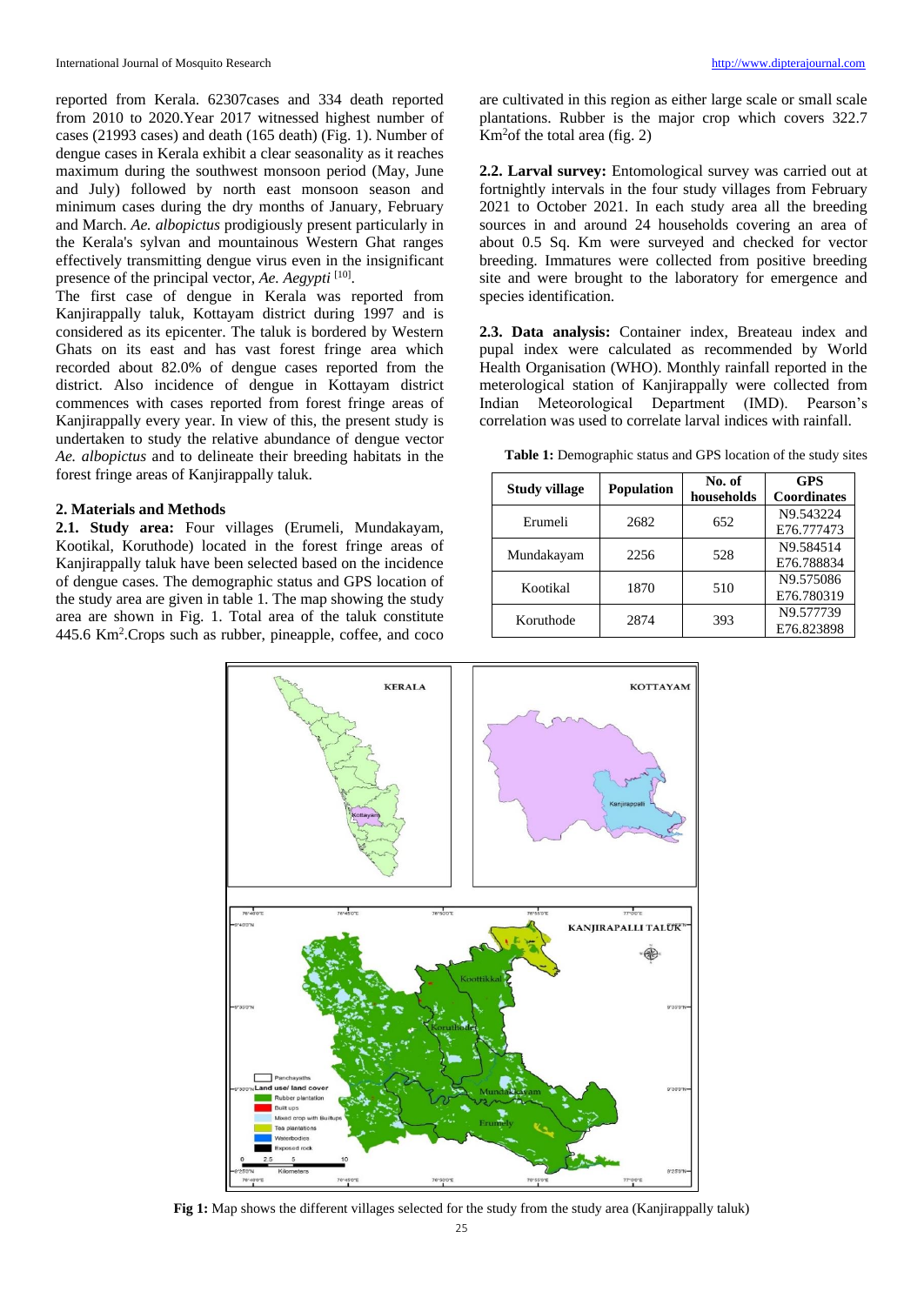

**Fig 2:** Map shows the different Landuse /Land cover of Kanjirappally Taluk

# **3. Results**

The result of the study showed that among the containers 93% were found to have breeding of *Ae. albopictus*. None of the breeding site were positive for *Ae. aegypti* during the household survey. *Ae. vittatus* larvae were also found to breed in containers (5%) and non-vector species *Ar.subalbatus* were found in very less percentage (2%). It was observed that the container index and Breteau index began to increasing in May with the onset of summer rain and declined in October, end of the rainy season (Table 2). The maximum Container index and Breteau index were found to be 71.45 and 51.90 during the month of June and July which corresponds to the rainy season. One important finding in this study is that pupal index is found to be maximum during the premonsoon season from February to May reaches peak during the month of May (2.96) and gradually declined during the monsoon season. When comparing the different study villages Koruthode shows maximum CI and BI followed by Mundakayam Kootikal and Erumeli while pupal index is maximum in Kootikal followed by Erumeli, Mundakayam and Koruthode. In Kerala, premonsoon shower start from April-May months which contribute 25-30% of rainfall while southwest and northeast monsoon contributes 70% annually. In the present study CI and BI increases with the increase of rainfall in the premonsoon (Feb-May) and monsoon seasons (June-October) (Fig. 3). From June to September southwest monsoon is active and during this period recorded highest CI and BI. When the rainfall showed a positive linear correlation with CI

and cisterns were found to be the main breeding habitat (40.12%) during the dry season. Consequent to acute water shortage during the dry season, storing water have become inevitable for the community. 64.08% of breeding of *Ae. albopictus* was contributed by peridomestic water storage containers during the dry season followed by discarded containers and utensils. During the wet season, rubber plantation associated containers such as unused and discarded latex collection cup, discarded rainguards and drums or cans were the main breeding habitat (57.67%) observed which accounted for 80.29% of the total pupae collected during this season. Natural breeding habitat such as tree holes and plant leaf axils were found to be the second major breeding habitat observed during the wet season (23.22%). The massive pineapple cultivation is the ideal ground for profuse breeding

and BI in all the four study areas, there is negative correlation were observed between rainfall and pupal index (Table 3). A total of 1708 containers positive for *Ae. albopictus* were collected in which 319(18.7%) were obtained during the dry season and 1408(82.4%) were obtained during the wet season from all the four study site surveyed. The main source of breeding in the peridomestic habitat were water storage containers , metal/plastic containers, discarded latex collection cups, tyres, tree holes, banana and pineapple leaf axils. Some of the breeding habitat observed in the study area are shown in fig. 4. The main source of breeding in the indoor habitat was fridge tray and flower pot tray. Peridomestic water storage containers such as plastic drums, cement tanks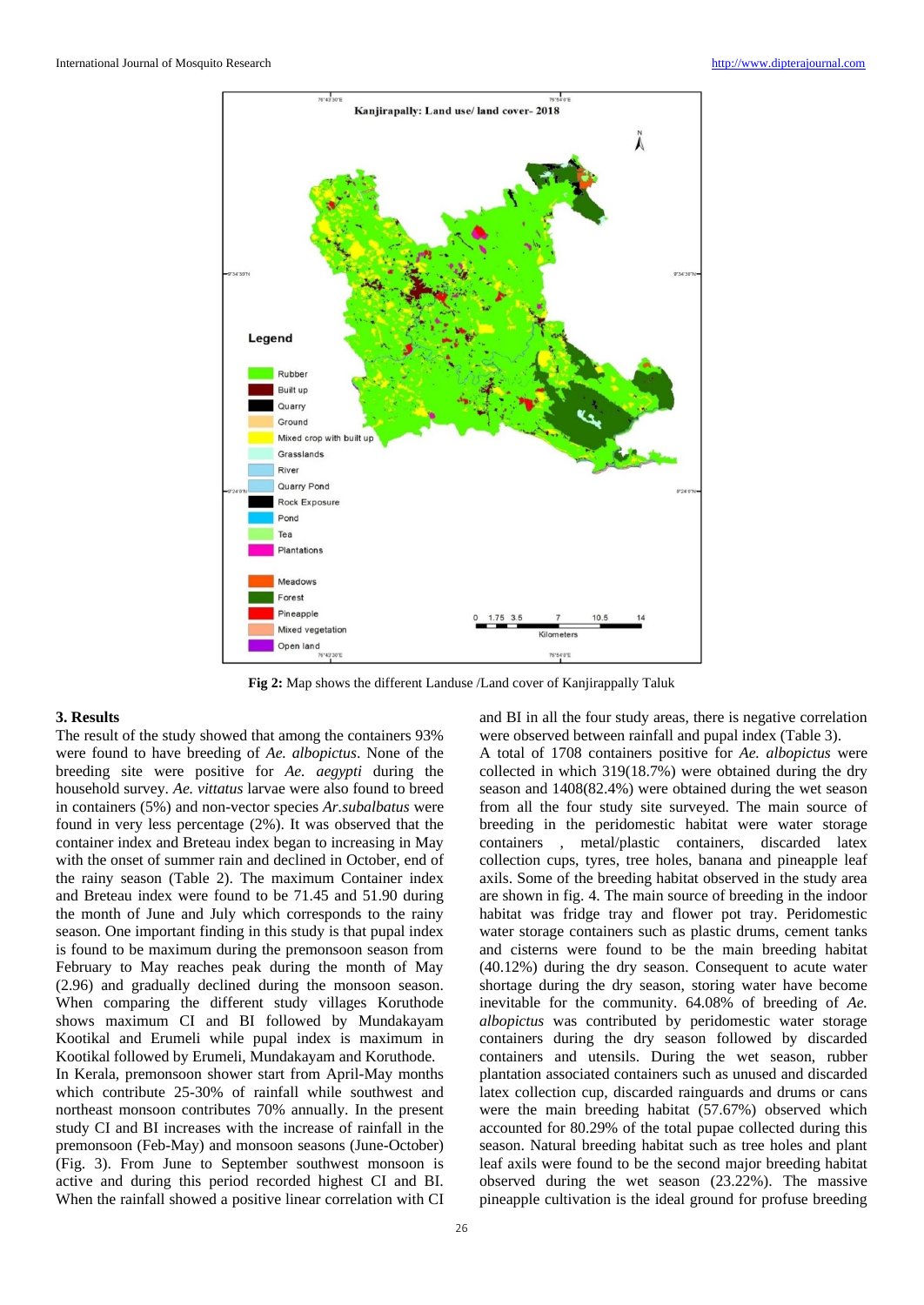of *Ae. albopictus* during the wet season. However when comparing the pupal positivity discarded tyres constitute the second major pupal productive habitat which accounts 6.37%

while leaf axils contribute only 2.97% during the wet season. A complete listing of containers infestation rate is presented in Table 3.



**Fig 3:** Year wise distribution of dengue cases and death from 2011-2020 in Kerala

| Month     | Erumeli |       |      | Mundakavam |       |      | Kootikal |       |      | Koruthode |       |      |
|-----------|---------|-------|------|------------|-------|------|----------|-------|------|-----------|-------|------|
|           | CI      | BI    | PI   | CI         | BI    | PI   | CI       | BI    | РI   | CI        | BI    | PI   |
| February  | 7.14    | 6.25  | 2.42 | 5.26       | 2.08  | 2.52 | 4.17     | 4.16  | 2.63 | 10.81     | 8.33  | 1.08 |
| March     | 16.36   | 18.75 | 2.32 | 17.39      | 8.33  | 2.20 | 10.82    | 8.37  | 2.52 | 27.03     | 20.83 | 1.27 |
| April     | 23.53   | 16.66 | 2.85 | 16.67      | 18.75 | 2.64 | 27.03    | 12.25 | 2.78 | 16.85     | 12.54 | 1.56 |
| May       | 27.03   | 20.83 | 2.74 | 34.87      | 23.84 | 2.43 | 54.85    | 32.56 | 2.96 | 45.64     | 34.61 | 1.67 |
| June      | 35.62   | 28.62 | 1.85 | 64.73      | 46.23 | 1.64 | 50.78    | 38.85 | 1.76 | 71.45     | 45.98 | 0.32 |
| July      | 51.50   | 32.61 | 1.32 | 57.92      | 38.90 | 1.51 | 56.53    | 41.75 | .29  | 64.74     | 51.90 | 0.15 |
| August    | 43.21   | 21.42 | 1.06 | 39.53      | 21.65 | 1.00 | 43.73    | 25.43 | 1.02 | 52.84     | 49.31 | 0.08 |
| September | 34.71   | 17.13 | 1.13 | 24.72      | 16.43 | 1.33 | 33.24    | 18.93 | 1.09 | 44.95     | 32.17 | 0.31 |
| October   | 27.54   | 13.53 | 1.00 | 14.54      | 9.74  | 1.02 | 15.78    | 8.94  | 1.15 | 27.31     | 15.55 | 0.19 |

**Table 1:** Larval indices in different study areas

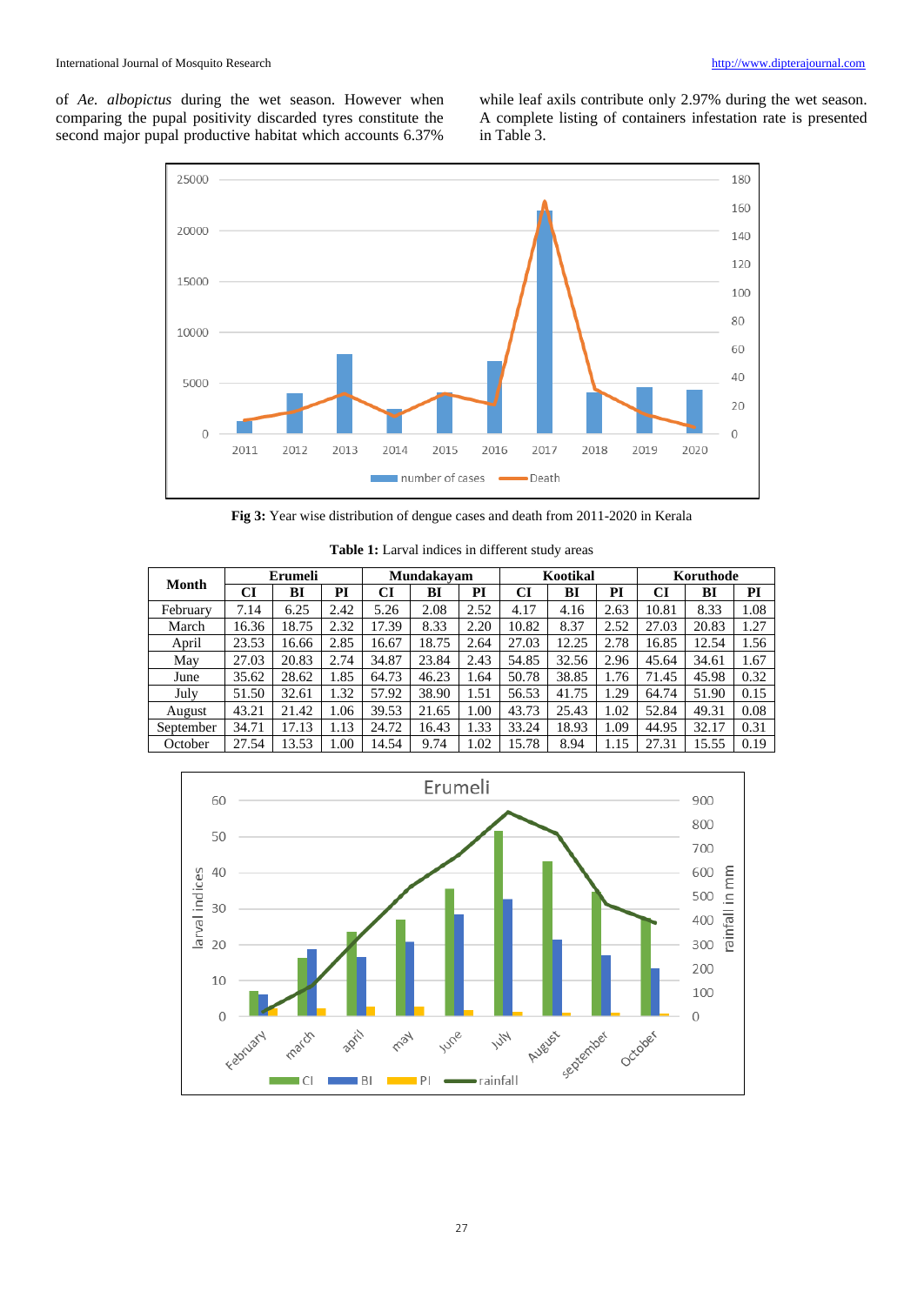





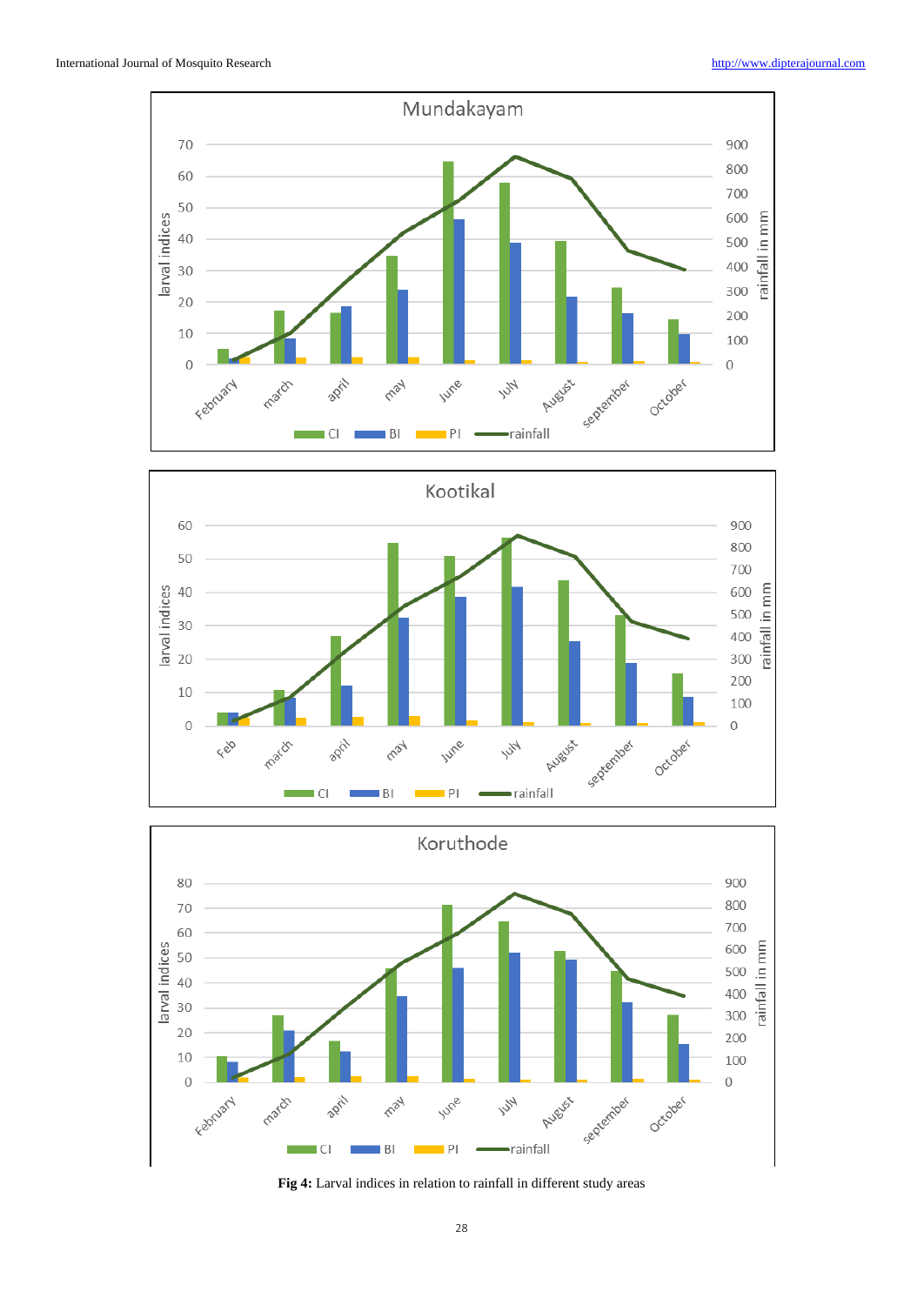**Table 2:** Correlation coefficient of larval indices with rainfall in different study area

|                           | Erumeli |       |          | <b>Mundakavam</b> |       |           | Kootikal |       |             | Koruthode |       |          |
|---------------------------|---------|-------|----------|-------------------|-------|-----------|----------|-------|-------------|-----------|-------|----------|
| <b>Correlation matrix</b> | МΤ<br>u | BI    | PI       | u                 | BI    | DI.       | ΛT<br>u  | BI    | PI          |           | BI    | Pl       |
| Pearson's r               | 0.965   | 0.841 | $-0.508$ | 0.868             | 0.830 | $-0.580$  | 0.888    | 0.918 | $-0.57^{-}$ | 0.910     | 0.887 | $-0.576$ |
| p-value                   | .001    | 0.004 | 0.163    | 0.002             | 0.006 | $0.101\,$ | 0.001    | .001  | 0.104       | .001      | 0.001 | 0.104    |

|    |                                                    |                                      | Dry season                        | Wet season                   |                     |  |
|----|----------------------------------------------------|--------------------------------------|-----------------------------------|------------------------------|---------------------|--|
|    | <b>Container type</b>                              | <b>Container</b><br>positive $(\% )$ | <b>Pupae</b><br>collected $(\% )$ | <b>Container</b><br>positive | Pupae collected (%) |  |
|    | Peridomestic                                       |                                      |                                   |                              |                     |  |
|    | Water storage containers                           | 128(40.12)                           | 1144(64.08)                       | 34(2.41)                     | 54(3.51)            |  |
| 2. | Discarded materials:                               |                                      |                                   |                              |                     |  |
|    | Containers/utensils                                | 94(29.4)                             | 354(19.83)                        | 215(15.26)                   | 84(5.46)            |  |
|    | Tyre                                               | 8(2.50)                              | 83(4.64)                          | 15(1.06)                     | 98(6.37)            |  |
| 3. | Rubber plantation associated containers            | 62(19.43)                            | 148(8.29)                         | 812(57.67)                   | 1235(80.29)         |  |
| 4. | Natural breeding habitat (Tree holes/ plant axils) | 9(2.82)                              | 31(1.73)                          | 327(23.22)                   | 45(2.92)            |  |
| Π. | Domestic (Fridge tray/flower pot)                  | 18(5.64)                             | 25(1.40)                          | 5(0.35)                      | 22(1.43)            |  |
|    | Total                                              | 319                                  | 1785                              | 1408                         | 1538                |  |

**Table 3:** Habitat enlisted for *Ae. albopictus* breeding in different seasons

### **4. Discussion**

Local outbreak of dengue fever which reaches an average of 540 cases annually were common in the Kanjirappally taluk of Kottayam District. Most of the cases were reporting in the rural Panchayath close to the forest fringe areas of the taluk. Greater knowledge about dengue and its transmission was associated with mosquito breeding and production [11]. Hence an entomological surveillance was initiated in the dengue reported areas of Kanjirappally taluk to find out the various factors involved in the transmission of dengue. The average rainfall is 178.7 cm and the study area is located at relatively high altitude. Larval indices were used to quantify vector breeding sites and to identify productive water container types. The present study reveals that all the vector indices were high and conducive for the transmission of the disease in all the four study villages selected. *Ae albopictus* was found to be the most prevalent and widely distributed vector species and the primary vector *Ae. aegypti* was not found during the household survey. It clearly indicate that *Ae. albopictus* is likely to be the key vector of epidemic dengue in the study area effectively transmitting dengue virus in the absence of primary vector *Ae. aegypti.* This result is similar with previous studies from other district of Kerala where this species is mentioned in a wide range of container types $12,13$ . The significant presence of vegetation may be responsible for the abundance of *Ae.albopictus* in the study area since the distribution of *Ae. albopictus* is associated with vegetation throughout rural and urban areas  $[14]$ .

Number of dengue cases exhibit a clear seasonality as it reaches maximum during the southwest monsoon period (May, June July). Pupal index are important to know the intensity of transmission and are considered the better and alternative indicators for adult mosquito abundance<sup>15</sup>.In the present study significantly higher pupal index was found during the month of May. During this period temperature is very high and intermittent rainfall is characteristic of this month which favours pupal productivity [16]. Small scale rubber plantation is common and interspersed in the forest fringe areas of Kanjirappally taluk. During summer, majority

of farmers suspend tapping for a period of three months (March-May). The unusable cups are found littered in the plantation area itself which also favours profuse breeding of dengue vector. Also the most efficient container in terms of breeding of Aedes was found to be the latex collection cup since the presence of latex content in the cup provide sufficient microbial load which favours oviposition and larval development. Breeding of *Aedes albopictus* in latex cups were reported in earlier studies [17]. Again peridomestic water storage containers provide ideal place for vector breeding during summer months. *Ae.albopictus* was also encountered in the leaf axils of pineapple plants which were also reported from other districts of kerala  $[13]$  and Thailand  $[18]$ . The study area has extensive pineapple plantations and breeding in plants poses a serious problem in the rainy season. All these factors contribute sporadic outbreak of dengue in the study area. In the present study CI and BI showed a positive correlation with rainfall while pupal index showed negative correlation which contrast with the findings of other studies [19, 20]. Probably, the flooding due to monsoon rain dilute the organic content of the containers, which enhances larval developmental period and retard pupal productivity.

# **5. Conclusion**

Frequent outbreak of dengue in the forest fringe areas of Kanjirappally suggest the possible of the role of *Ae. albopictus* which were found to be prevalent in the area both in the dry and wet seasons. *Ae. albopictus* breed profusely in peridomestic containers as observed in this study. Therefore target control of this habitat or covering water storage container should reduce the risk of breeding by preventing female mosquito's access to water in which these oviposit. Proper disposal or removal of latex collection cup from rubber trees during the time when tapping has suspended reduce the chance of vector breeding. However the adaptability of *Ae. albopictus* to switch over to breeding in natural habitat such as leaf axils of pineapple plants which were found extensively in these areas poses a serious problem to control vector breeding.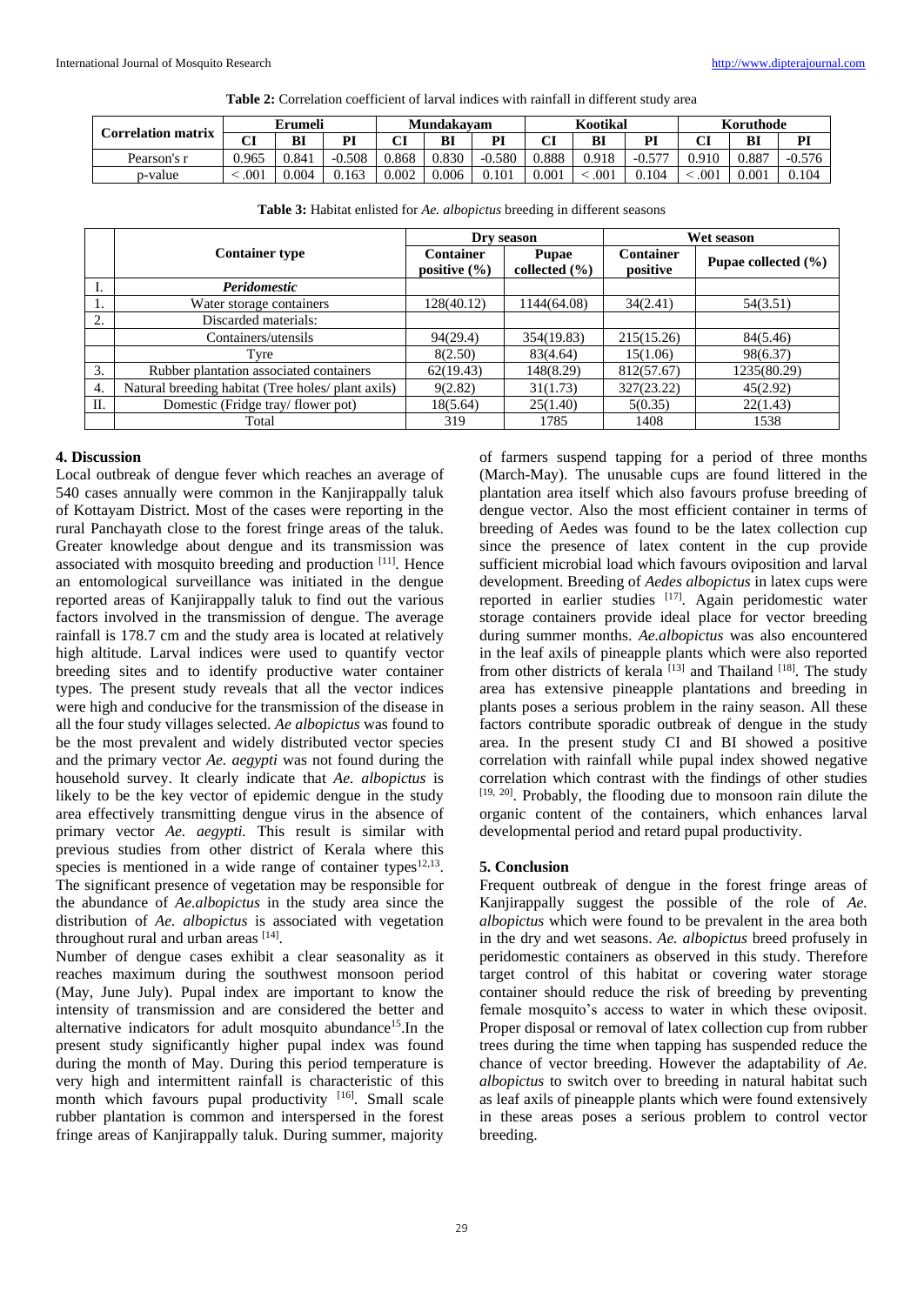

**Fig 5:** Some of the breeding habitat observed in the study area

# **6. Acknowledgement**

The authors are grateful to Directorate of Health Services (DHS) Kerala and Meteorological Department Trivandrum for providing Dengue fever outbreak data, climate and weather data. Also wishes to acknowledge the facilities provided by the Principal, CMS College, Kottayam Kerala.

# **7. References**

- 1. Whitehorn J, Farrar J. Dengue. Br Med Bull. 2010;95(1):161-173.
- 2. WHO. Dengue Immunization, Vaccines and Biologicals. http://www.who.int/immunization/diseases/dengue/en/. Published 2019. Accessed November 29, 2021.
- 3. Kumar A, Sharma SK, Padbidri VS, Thakare JP, Jain DC, Datta KK. An outbreak of dengue fever in rural areas of Northern India. J Commun Dis. 2001;33(4):274-281.
- 4. Mutheneni SR, Morse AP, Caminade C, Upadhyayula SM. Dengue burden in India: Recent trends and importance of climatic parameters. Emerg Microbes Infect. 2017;6(8):12-15
- 5. Santosh Kumar PS, MCA, Gupta SK, Nongkynrih B. Malaria, dengue and chikungunya in India – An update. Indian J Med Spec. 2018;9(1):25-29.
- 6. Bhatt S, Gething PW, Brady OJ, *et al*. The global distribution and burden of dengue. Nature. 2013;496(7446):504-507.
- 7. Das BP, Kabilan L, Sharma SN, Lal S, Regu K, Saxena VK. Detection of dengue virus in wild caught *Aedes albopictus* (Skuse) around Kozhikode airport, Malappura district, Kerala, India. Dengue Bull. 2004;28:210-212.
- 8. Thenmozhi V, Hiriyan JG, Tewari SC, Samuel PP, Paramasivan R, Rajendran R. Natural Vertical Transmission of Dengue Virus in *Aedes albopictus* (Diptera : Culicidae) in Kerala , a Southern Indian State.

Jpn J Infect Dis. 2007;60(5):245-249.

- 9. Pradeep Kumar N, Jayakumar PR, George K, *et al*. Genetic characterization of dengue viruses prevalent in Kerala State, India. J Med Microbiol. 2013;62(PART 4):545-552.
- 10. Tyagi BK, Dash AP. Dengue in India with Special Reference to the Interspecific Invasive and Virus Transmission Potential of the Asian Tiger Mosquito, *Aedes albopictus* (Skuse) in Kerala: An Update. Vector Biol. 2006, 2005:142-158.
- 11. Samuel PP, Thenmozhi V, Nagaraj J, Kumar TD, Tyagi BK. Dengue vectors prevalence and the related risk factors involved in the transmission of dengue in Thiruvananthapuram district, Kerala, South India. J Vector Borne Dis. 2014;51(4):313-319.
- 12. Bhaskar Rao B. Larval habitats of *Aedes albopictus* (Skuse) in rural areas of Calicut, Kerala, India. J Vector Borne Dis. 2010;47(3):175-177.
- 13. Eapen A, John RK, Dash AP. Breeding potential of Aedes albopictus (Skuse, 1895) in chikungunya affected areas of Kerala, India. Indian J Med Res. 2010;132(12):733-735.
- 14. Hawley WA. The biology of *Aedes albopictus*. J Am Mosq Control Assoc Suppl. 1988, 1-39.
- 15. Wai KT, Arunachalam N, Tana S, *et al*. Estimating dengue vector abundance in the wet and dry season: implications for targeted vector control in urban and periurban Asia. Pathog Glob Health. 2013;106(8):436-445.
- 16. Nair Deepthi G, Aravind Nisha P. Association between rainfall and the prevalence of clinical cases of dengue in Thiruvananthapuram district, India. Int J Mosq Res. 2020;7(6):46-50.
- 17. Sumodan PK. Potential of rubber plantations as breeding source for *Aedes albopictus* in Kerala, India. Dengue